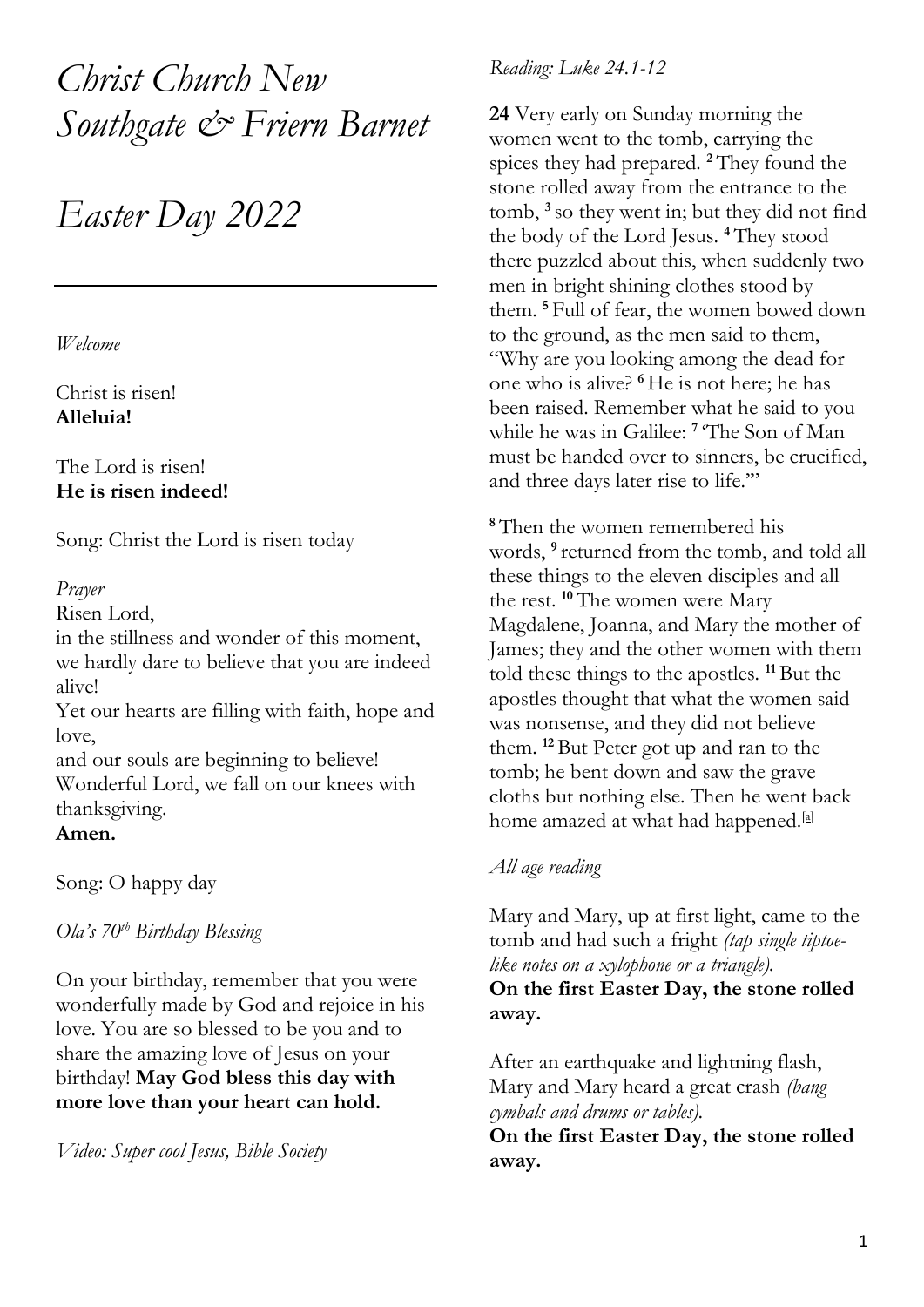Mary and Mary were amazed by the sight of an angel sat on a stone, dressed in white *(use muffled clappers or pieces of card flapped in the air).* **On the first Easter Day, the stone rolled away.**

'Don't be afraid,' the angel then said. 'Jesus is raised. He's no longer dead' *(gently shake maracas or rice in sealed yogurt pots).* **On the first Easter Day, the stone rolled away.**

Mary and Mary, tell all his friends that Jesus is Lord and life never ends *(clap and cheer).* **On the first Easter Day, the stone rolled away.**

Mary and Mary ran from the tomb to tell the rest in the upper room *(run on the spot).* **On the first Easter Day, the stone rolled away.**

But Jesus appeared and said, 'Do not fear. Tell everyone now – I'll always be near' *(make celebration noises, and play all the instruments).*

**On the first Easter Day, the stone rolled away.**

Song: Resurrection song

#### *Prayer*

We are sorry, Lord, for the times when we stay in the tomb of our lack of belief and fill it with our fear. **Forgive us, and release us to be your witnesses in your world today.**

We are sorry for the times we are sceptical when others share the power of the Resurrection in their lives. **Forgive us, and release us to be your witnesses in your world today.**

We are sorry for the times when we live as if there were no Easter.

**Forgive us, and release us to be your** 

# **witnesses in your world today. Amen.**

#### *Sermon: The stone rolled away*

As we walked along together, trying really trying to be quiet, I could hear some of our group whispering at the back 'but what about the stone?' and 'how will we move that massive stone?' The stone was at the entrance to the tomb. The tomb was a brand new tomb, never been used before. It was some posh bloke's tomb – Joseph, he was a member of the council and minted. Most ordinary folk are buried in big tombs carved out of rock with little shelves for all the bodies, then after a year the remains are put in an ossuary – a fancy jar and stored somewhere safe. The tomb is then used again. But Jesus' tomb was different – new and not for general use, and certainly not for someone who had been charged as a criminal and executed. This tomb was different, freshly carved out of the rock with some little steps into the tomb. It was big enough to stand up in.

We knew exactly where to go because we'd been there just before the sabbath. We'd been with him the whole time. One by one all the blokes sculked off, but we stayed. We couldn't do anything about him being crucified but we could at least make sure he didn't die alone. We stood at a distance because the guards don't let you get any nearer. Then we made sure he was buried along with Joseph – who despite being posh is really a very good man. And we watched as they put his body in the tomb, just minutes before sundown. Normally we'd have anointed a body with spices and then the tomb would have been sealed up but it was nearly sabbath so we couldn't.

We came back as soon as we could. We left our children sleeping, and our families getting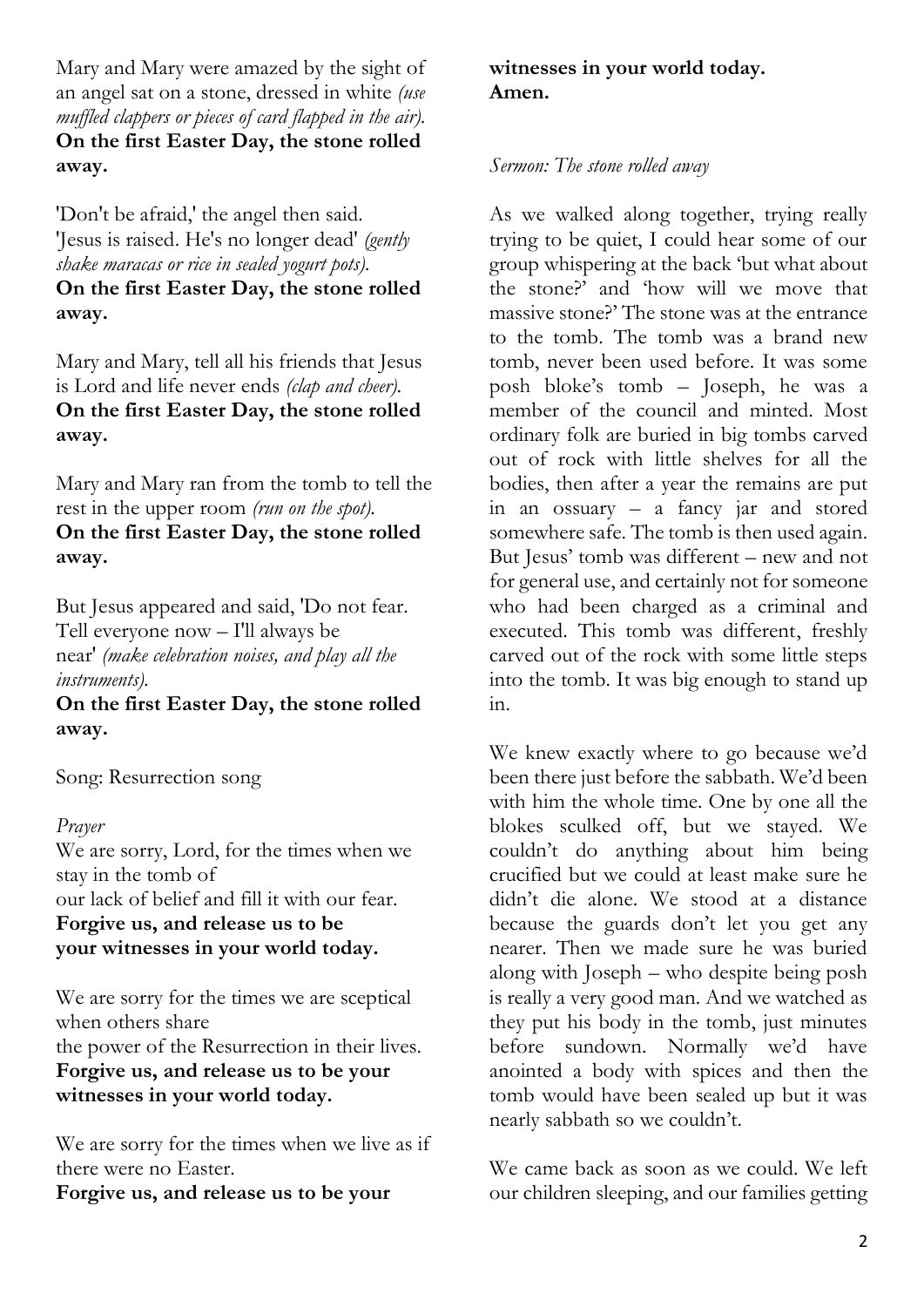their own breakfast for once. We came back because we had devoted our lives to Jesus, and he to us. He had taught us, shaped us and led us. He believed in us and had transformed our lives. He'd told us about the kingdom of God being at hand. We'd seen him do so many miracles, healings. We'd called him our king as he came into the city just last weekend. So the least we could do was to make sure he was buried right.

In truth, I was worried about the stone. It had taken quite a few men to put in place. Plan 1 was for all of us women, us 3 and all the others to give it a go. I figured if we could get a wooden stick under it, it might start to roll. Or failing that, we'd decided to send the prettiest of us to ask the local guards to help.

When we arrived, our stomachs fell to the floor. We had been worried about the stone, we'd been worried we weren't strong enough to move it, but actually a whole different fear took over us : the stone had rolled away. We didn't see what we had left, we saw nothing. Just a big dark, dusty empty tomb, just his linen clothes left. I felt sick. Where was the body? Terrible thoughts flashed across my mind: has someone stolen it? Has someone meddled with him? What kind of sick person would do this? And just as my fear, turned to anger, two strange man all in white told us : do not fear. He is not here, he has risen.

Jesus hadn't let a stone come between us. The stone had rolled away.

Where we had seen an obstacle, a massive rock as something to be forced away, something that we would try to move any means possible, that stone had rolled away. No longer was there any barrier between us and Jesus. No longer was there anything stopping Jesus from coming out of that tomb, no longer was the world the same. For he had removed every barrier for us to follow him. He called us, he welcomed us, he put us in

charge of big parts of his mission, he trusted us when so many didn't. He didn't say you can't because you're single, he didn't say you can't because you've got family, he didn't say you can't because you look different, he said: come follow me.

He trusted us with his teaching, and those angels – I'm sure they were angels – trusted us with the truth : Jesus is risen. We weren't just passing a message on, that message was for us, those who had been with him the whole way even to that terrible tomb.

When he turned water into wine we were impressed, when he made a picnic for 2 stretch to feed 5000 we were amazed, but now we knew that he was lord of all the earth, able to live, die and rise again in God's power. And no stone could stop him, for the stone rolled away. The stone rolled away and let us discover that Jesus was not dead. The stone rolled away and let the Lord of light back into the world to meet us. The stone rolled away and every obstacle I ever thought was impossible was gone. The grave could not hold him, nor any power of hell, but God's great love for us rolled the stone away.

*Prayer:* When we are despairing When the world is full of grief When we see no way ahead And hope has gone away **Roll back the stone**

Although we fear change Although we are not ready Although we'd rather weep And run away **Roll back the stone**

Because we're coming with the women Because we hope where hope is in vain Because you call us from the grave And show the way **Roll back the stone**